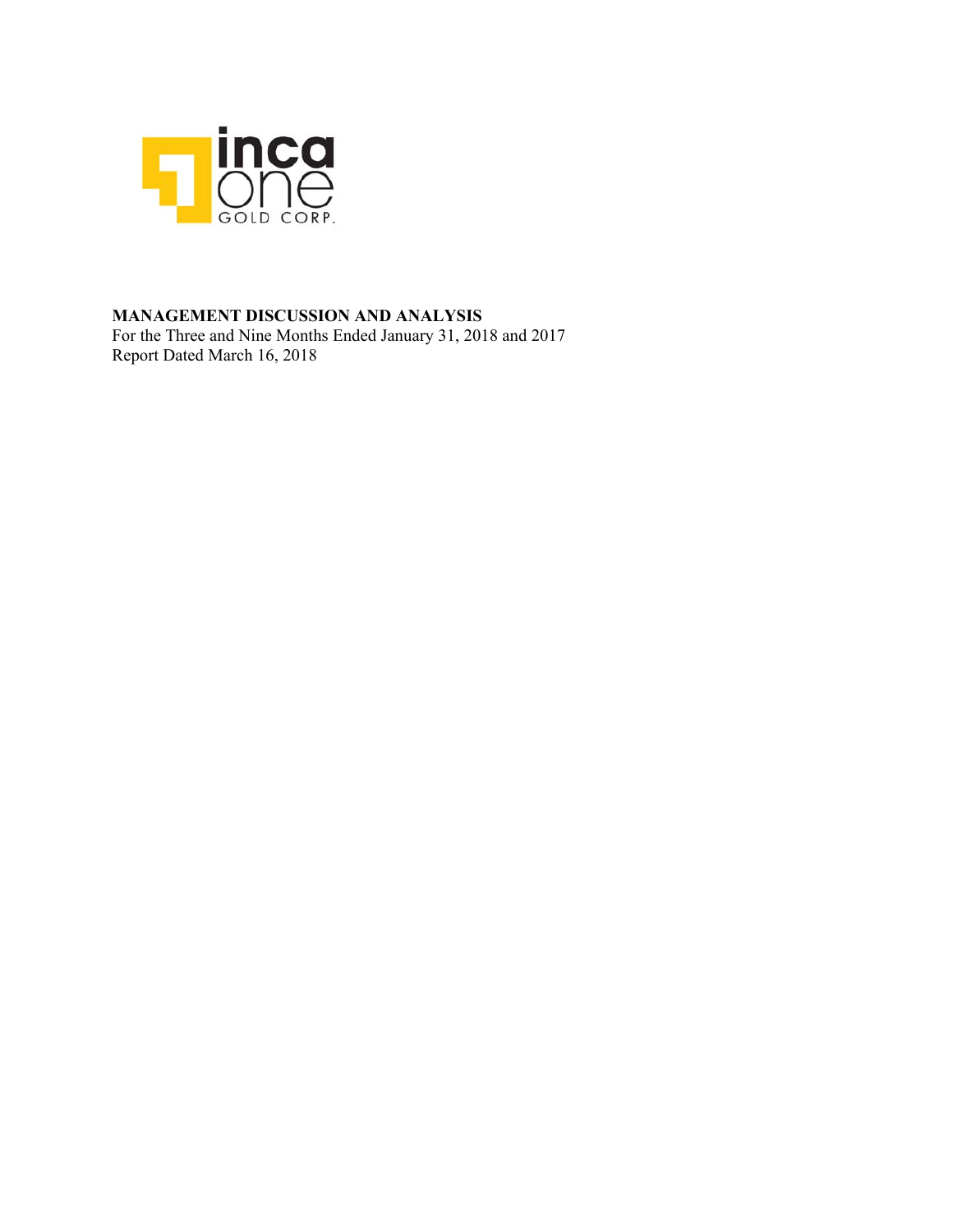Management Discussion & Analysis For the Three and Nine Months Ended January 31, 2018 and 2017

The following information, prepared as of March 16, 2018, should be read in conjunction with the unaudited condensed interim consolidated financial statements of Inca One Gold Corp. (the "Company" or "Inca One") for the three and nine months ended January 31, 2018 (the "January 2018 Interim Financial Statements"). This MD&A is the responsibility of management and has been reviewed and approved by the Board of Directors of the Company. All dollar amounts herein are expressed in Canadian Dollars unless stated otherwise. References to US\$ are to United States dollars.

### **Description of the Business**

Inca One is engaged in the business of developing gold-bearing mineral processing operations in Peru, to service government permitted small scale miners. In recent years the Peruvian government instituted a formalization process for informal miners as part of its efforts to regulate their activities. The Company, through its Peruvian subsidiary Chala One SAC, ("Chala One"), acquired a Peruvian mineral processing plant (the "Chala Plant"), which the Company successfully upgraded to approximately 100 tonnes per day ("TPD") capacity, and began commercial production in February 2015. The Company purchases high grade gold mill feed from legally recognized Peruvian artisanal and small scale miners and processes the material for export of gold doré.

The Company continues to actively evaluate other potential mineral projects including additional mineral processing operations.

Inca One is listed for trading on the TSX Venture Exchange (the "TSX-V") under the symbol "IO", on the Frankfurt Stock Exchange under the symbol "SU9.F", and the Santiago Stock Exchange Venture under the symbol "IOCL".

### **Key Period Definitions (used below)**

- three months ended January 2018 (**"the Quarter "or "Q3 2018"**)
- three months ended October 2017 (**"Q2 2018"**)
- three months ended July 31, 2017 ("**Q1 2018**");
- three months ended April 30, 2017 ("**Q4 2017**");
- three months ended January 31, 2017 ("**Q3 2017**");
- nine months ended January 31, 2018 ("**YTD Q3 2018**"); and
- nine months ended January 31, 2017 ("**YTD Q3 2017**");

### **Third Quarter Highlights**

During January 2018, the Company completed a private placement (the "Financing"), raising gross proceeds of \$2,300,000 through the issuance of 46,000,000 units. Each unit was comprised of one common share and one transferable common share purchase warrant. The proceeds from the financing will be used to purchase gold bearing ore, operational supplies, maintenance capital and general working capital.

During the Quarter, the Company entered into a 16 week agreement to sell refined gold to a North American metals trading company. As part of this agreement, the Company has access to an advance payment facility (the "Advance Facility") which allows the Company to draw down a maximum of US\$405,000 up to 3 weeks in advance of gold doré export. These advance payments will provide working capital to purchase gold bearing ore and help the Company achieve production throughput of 100 tonnes per day.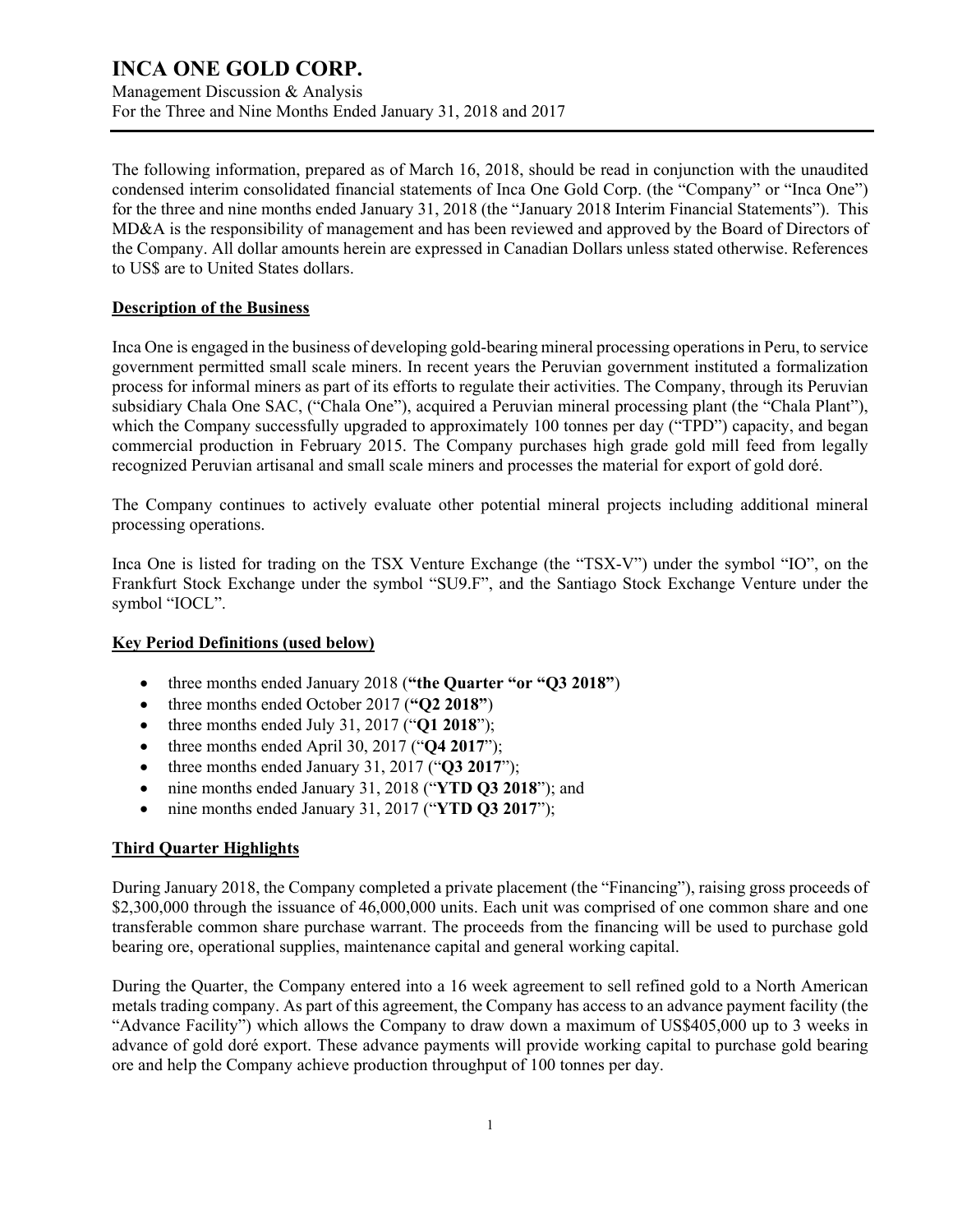### Management Discussion & Analysis For the Three and Nine Months Ended January 31, 2018 and 2017

### **Operational Highlights**

| <b>Quarter over</b><br><b>Quarter highlights</b> | Q3<br>2018 | Q2<br>2018 | Q1<br>2018 | Q <sub>4</sub><br>2017 | Q3<br>2017 | Variance<br>$\frac{0}{0}$<br>Q3 2018<br>to Q2<br>2018 | Variance<br>$\frac{0}{0}$<br>Q3 2018<br>to Q3<br>2017 |
|--------------------------------------------------|------------|------------|------------|------------------------|------------|-------------------------------------------------------|-------------------------------------------------------|
| Tonnes processed<br>in COGS $(t)$                | 5,316      | 6,094      | 5,711      | 5,401                  | 6,970      | (12.76%)                                              | (23.73%)                                              |
| Tonnes processed<br>in period $(t)$              | 5,254      | 5,965      | 5,806      | 5,088                  | 7,298      | $(11.91\%)$                                           | $(28.01\%)$                                           |
| Average daily<br>processing volume<br>(t)        | 61.5       | 64.8       | 63.1       | 58.5                   | 79.3       | $(5.22\%)$                                            | (22.53%)                                              |
| Mineral grade<br>processed (oz/t<br>gold)        | 0.48       | 0.54       | 0.47       | 0.52                   | 0.50       | $(11.21\%)$                                           | $(3.55\%)$                                            |
| Gold sold<br>(equivalent) (oz)                   | 2,449      | 2,846      | 2,417      | 2,640                  | 3,208      | $(13.96\%)$                                           | $(23.65\%)$                                           |
| Gold sold (oz)                                   | 2,380      | 2,782      | 2,366      | 2,575                  | 3,149      | $(14.44\%)$                                           | $(24.41\%)$                                           |
| Silver sold (oz)                                 | 5,271      | 4,853      | 3,824      | 4,433                  | 4,119      | 8.63%                                                 | 27.98%                                                |
| Sales revenue $(\$)$                             | 3,722,442  | 4,633,939  | 4,036,755  | 4,247,620              | 5,056,691  | (19.67%)                                              | $(26.39\%)$                                           |
| Cost of goods sold<br>$("COGS")$ $(\$)$          | 3,934,820  | 4,573,902  | 4,197,084  | 4,130,304              | 5,594,639  | $(13.97\%)$                                           | (29.67%)                                              |
| Gross operating<br>margin (deficit) (\$)         | (212, 378) | 60,037     | (160, 329) | 117,316                | (537, 948) | (453.75%)                                             | $(60.52\%)$                                           |
| Revenue per tonne<br>$(\$)$                      | 700        | 760        | 707        | 786                    | 725        | $(7.92\%)$                                            | $(3.48\%)$                                            |
| Cost per tonne (\$)                              | 740        | 751        | 735        | 765                    | 803        | $(1.39\%)$                                            | $(7.79\%)$                                            |
| Gross margin per<br>tonne $(\$)$                 | (40)       | 10         | (28)       | 22                     | (77)       | $(500.00\%)$                                          | 48.05%                                                |
| Average gold price<br>per oz sold (\$)           | 1,520      | 1,628      | 1,670      | 1,609                  | 1,576      | $(6.63\%)$                                            | $(3.58\%)$                                            |
| Cost per oz sold $(\$)$                          | 1,607      | 1,607      | 1,737      | 1,564                  | 1,744      | $(0.01\%)$                                            | $(7.88\%)$                                            |
| Gross margin per<br>$oz$ sold $(\$)$             | (87)       | 21         | (66)       | 44                     | (168)      | (514.29%)                                             | 48.21%                                                |
| Average London<br>Close price $(\$)$             | 1,638      | 1,615      | 1,648      | 1,654                  | 1,593      | 1.38%                                                 | 2.79%                                                 |
| Average London<br>Close price (\$USD)            | 1,295      | 1,292      | 1,247      | 1,242                  | 1,196      | 0.22%                                                 | 8.25%                                                 |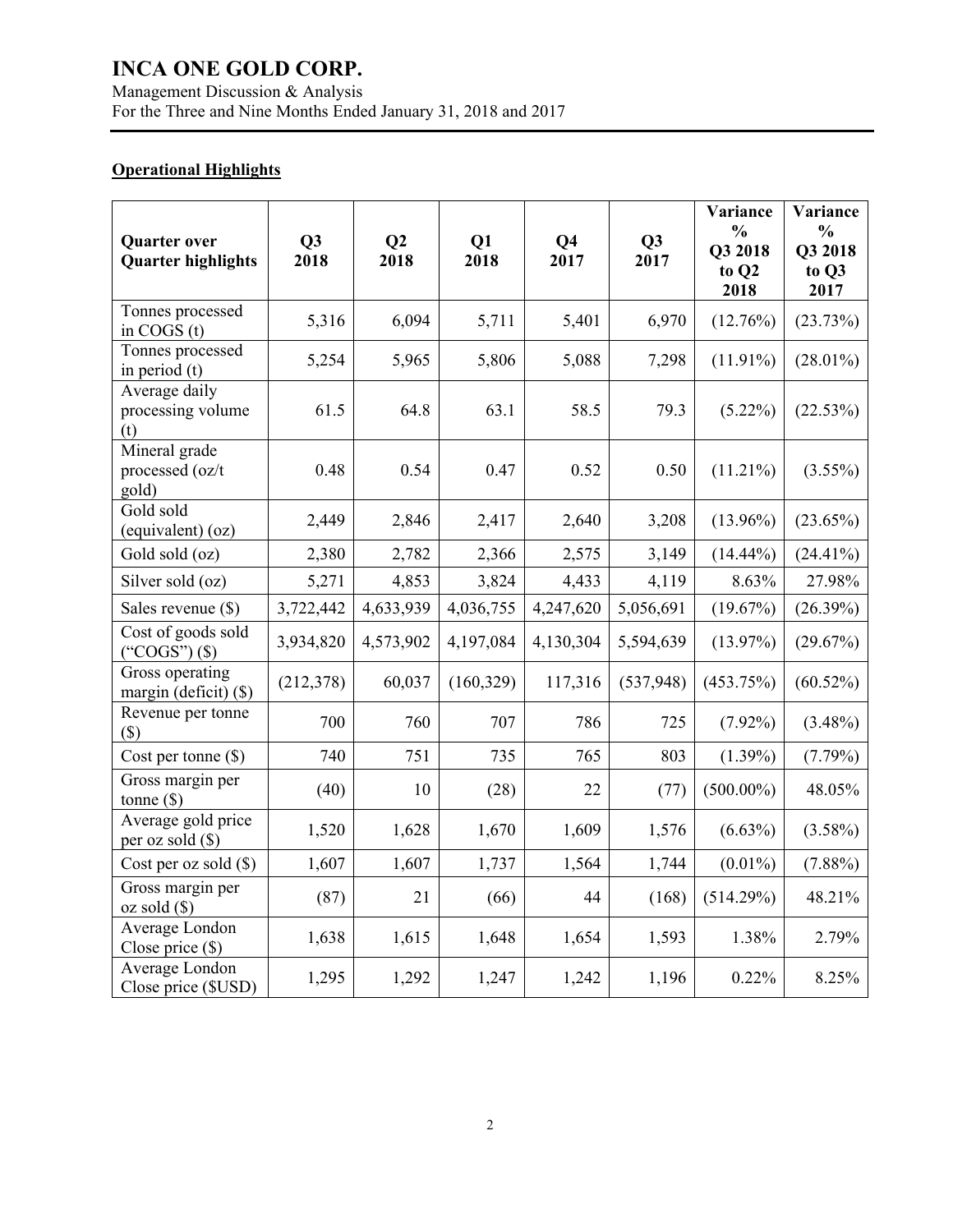Key operational highlights during Q3 2018 included:

- TONNES AND GRADE: 5,254 tonnes of mineral was processed with an average gold grade of 0.48 oz/t, and an average daily processing volume of 61.5 TPD; and
- INVENTORY: As at January 31, 2018, there was approximately 560 ounces of gold in inventory.

### **Future Outlook**

On the back of the recent Financing and the Advance Facility, the Company believes it has sufficient working capital, for purchasing gold bearing ore, to achieve its business plan of producing 100 plus tonnes per day at the Chala Plant. To support its business plan, the Company has opened a storage facility in northern Peru with the intention of expanding its area of operations. These facilities will allow the Company to access new areas of higher grade gold bearing ore. The Company believes that the Chala Plant operations will provide the necessary cash flow to achieve ongoing profitability in calendar 2018.

### **Selected Quarterly Information**

The following selected financial data with respect to the Company's financial condition and results of operations has been derived from the unaudited condensed interim consolidated financial statements of the Company for the three months ended January 31, 2018 and 2017 and from the audited consolidated financial statements for the year ended April 30, 2017. The selected financial data should be read in conjunction with those financial statements and the notes thereto.

|                                          | Three months ended |             |             |               |
|------------------------------------------|--------------------|-------------|-------------|---------------|
|                                          | January 31,        | October 31, | July 31,    | April 30,     |
|                                          | 2018               | 2017        | 2017        | 2017          |
|                                          | S                  | S           |             |               |
| Revenue                                  | 3,722,442          | 4,633,939   | 4,036,755   | 4,247,620     |
| Cost of goods sold                       | (3,934,820)        | (4,573,902) | (4,197,084) | (4, 130, 304) |
| Gross margin (deficit)                   | (212, 378)         | 60,037      | (160, 329)  | 117,316       |
| Finance and other (expense) income, net  | (198, 417)         | (307, 961)  | (81, 434)   | 160,650       |
| Restructuring gain $(\text{loss})^{(i)}$ |                    |             | 296,181     | (365, 353)    |
| Net loss for the period                  | (1, 116, 356)      | (938, 478)  | (575, 883)  | (666, 558)    |
| Net loss per share (basic and diluted)   | (0.01)             | (0.01)      | (0.01)      | (0.01)        |
| Other comprehensive income (loss)        | (304, 892)         | 219,197     | (622, 418)  | (1,006,898)   |

(*i*) During the three months ended on July 31, 2017, the Company recovered amounts receivable of \$296,181 which were previously impaired as result of the restructuring process.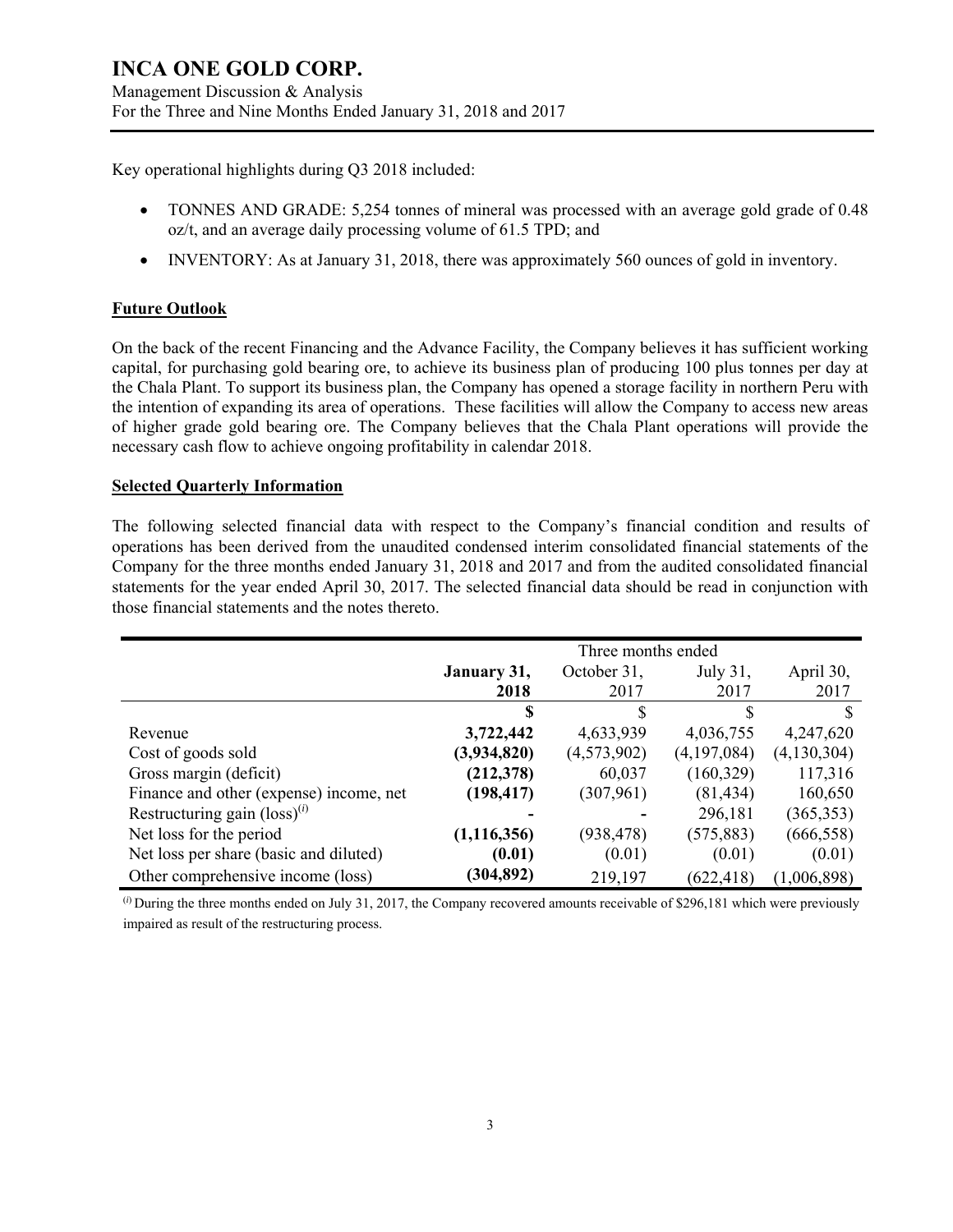Management Discussion & Analysis

For the Three and Nine Months Ended January 31, 2018 and 2017

|                             | <b>January 31, 2018</b> | April 30, 2017 | January 31, 2017 |
|-----------------------------|-------------------------|----------------|------------------|
|                             |                         |                |                  |
| Total assets                | 11,021,529              | 9,607,454      | 9,490,022        |
| Total current liabilities   | 6,540,835               | 3,414,655      | 2,583,063        |
| Total long term liabilities | 631,219                 | 3,444,202      | 3,151,464        |
| Dividends declared          | Nil                     | Nil            | Nil              |

The following table sets out selected quarterly financial data from the Company's unaudited quarterly financial statements for the last eight quarters.

| <b>Quarter ended</b>    | Working<br>capital<br>(deficiency) | <b>Total assets</b> | Long term<br><b>liabilities</b> | <b>Net loss</b> | <b>Basic loss</b><br>per share |
|-------------------------|------------------------------------|---------------------|---------------------------------|-----------------|--------------------------------|
|                         | S                                  | S                   | \$                              | \$              |                                |
| <b>January 31, 2018</b> | (1,937,428)                        | 11,021,529          | 631,219                         | (1, 116, 356)   | (0.01)                         |
| October 31, 2017        | (3,215,401)                        | 10,111,723          | 651,418                         | (938, 478)      | (0.01)                         |
| July 31, 2017           | (353, 175)                         | 9,928,184           | 3,377,701                       | (575, 883)      | (0.01)                         |
| April 30, 2017          | (710, 470)                         | 9,607,454           | 3,444,202                       | (666, 558)      | (0.01)                         |
| January 31, 2017        | 457,487                            | 9,490,022           | 3,151,464                       | (2,211,970)     | (0.04)                         |
| October 31, 2016        | 2,320,511                          | 10,622,447          | 3,169,778                       | 1,162,745       | 0.03                           |
| July 31, 2016           | (9,382,607)                        | 8,665,436           | 4,487,799                       | (1,281,939)     | (0.12)                         |
| April 30, 2016          | (7,645,085)                        | 9,370,124           | 4,705,169                       | (2,405,901)     | (0.28)                         |

The Company's working capital deficiency decreased by \$1,277,973 as at January 31, 2018 compared to October 31, 2017 mainly due to the combined effect of the \$2,300,000 proceeds from the Company`s private placement closed on January 30, 2018 net of the loss of the quarter \$1,116,356.

### **Results of Operations**

### **Three months ended January 31, 2018 compared to three months ended January 31, 2017**

Revenue for Q3 2018 was \$3,722,422 (Q3 2017 - \$5,056,691) and cost of goods sold was \$3,934,820 (Q3 2017 – \$5,594,639) resulting in a gross operating deficit of \$212,378 (Q3 2017 – gross operating deficit of \$537,948). The gross operating deficit improved during the Quarter, as compared to Q3 2017, due to cost reductions at Chala One including the benefit of electrical power from the Peruvian electrical grid which replaced the need for diesel generated power. Additionally, the Company purchased a fleet of used trucks which replaced a more expensive fleet of trucks that the Company was leasing.

During Q3 2018, the Company reported a net loss of \$1,116,356 a significant decrease compared to a net loss of \$2,211,970 during Q3 2017. The decrease is partially explained by the loss on debt restructuring of \$524,490 that occurred during Q3 2017 combined with the reduction in the gross operating deficit of \$325,570 (Q3 2018 \$212,378 compared to Q3 2017 \$537,948).

Corporate and administrative expenses decreased \$80,884 to \$703,656 compared to \$784,540 in Q3 2017. This decrease is mainly explained by a reduction in management fees and salaries during Q3 2018 of \$85,247 to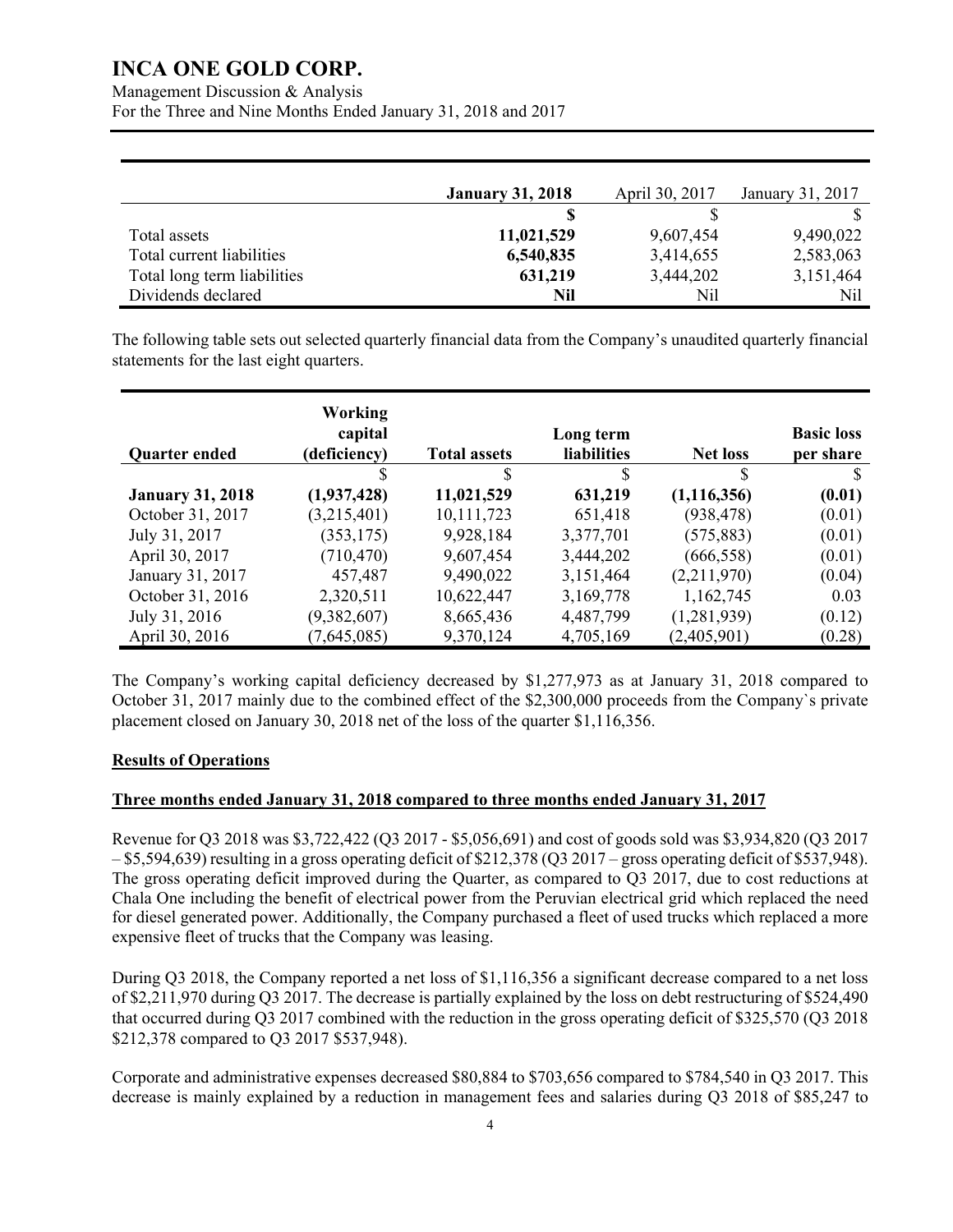\$288,692 compared to \$373,939 in Q3 2017. In addition, office, rent, utilities and other expenses decreased by \$66,891 to \$104,705 compared to \$171,596 in Q3 2017. These reductions were partially offset by increases in professional fees \$34,424 and investor relations and regulatory fees of \$32,511.

### **Nine months ended January 31, 2018 compared to nine months ended January 31, 2017**

Revenue for YTD Q3 2018 was \$12,393,136 (YTD Q3 2017 - \$9,570,307) and cost of goods sold was \$12,705,806 (YTD Q3 2017 – 9,869,643) resulting in a gross operating deficit of \$312,670 (YTD Q3 2017 – gross operating deficit of \$299,336).

During YTD Q3 2018, the Company reported a net loss of \$2,630,717, an increase of \$309,776 from the net loss of \$2,320,941 reported during YTD Q3 2017. The increase in loss was mostly attributable to the combined effect of a reduction of \$488,863 in finance and other expense (YTD Q3 2018 \$587,812 compared to YTD Q3 2017 \$1,076,675), a reduction in net gain on restructuring of \$626,072 (YTD Q3 2018 \$348,109 reversal of impairment on restructuring compared to YTD Q3 2017 \$974,181 of restructuring gain) and an increase in corporate and administrative expense of \$159,233 (YTD Q3 2018 \$2,078,344 compared to YTD Q3 2017 \$1,919,111)

Corporate and administrative expenses increased \$159,233 to \$2,078,344 compared to \$1,919,111 in Q3 2017. This increase was a result of the combined effect of an increase in investor relations and regulatory fees of \$ 97,309 (YTD Q3 2018 \$352,813 compared to YTD Q3 2017 \$255,504), an increase of \$96,233 in depreciation (YTD Q3 2018 \$109,598 compared to YTD Q3 2017 \$10,799), an increase of \$71,939 in management fees and salaries (YTD Q3 2018 \$889,320 compared to YTD Q3 2017 \$817,381) and a decrease of professional fees of \$118,932 (YTD Q3 2018 \$218,7879 compared to YTD Q3 2017 \$337,721).

### **Liquidity and Capital Resources**

The Company has financed its operations and met its capital requirements primarily through the issuance of capital stock by way of private placements. As at January 31, 2018, the Company had cash of \$2,226,817 representing a increase of \$2,174,834 compared with cash of \$51,893 at April 30, 2017.

The Company reported a working capital deficiency of \$1,937,428 at January 31, 2018 as compared to working capital deficiency of \$710,470 as at April 30, 2017.

Management's plans to generate sufficient funds to service its debts and to provide funding for future operations are dependent on restructuring its secured debentures and raising additional funds to achieve projected future proceeds from mineral processing operations. Notwithstanding these proceeds the Company expects to continue to be dependent on its capital resources which are largely determined by the strength of the junior resource markets, by the status of the Company's projects in relation to these markets and by its ability to compete for investor support of its projects.

#### Share Issuances

Share capital transactions for the nine months ended January 31, 2018, were as follows:

 On June 12, 2017, the Company closed the first tranche of a private placement and issued 11,000,000 units (the "Units") for gross proceeds of \$1,100,000 or \$0.10 per Unit. Each Unit is comprised of one common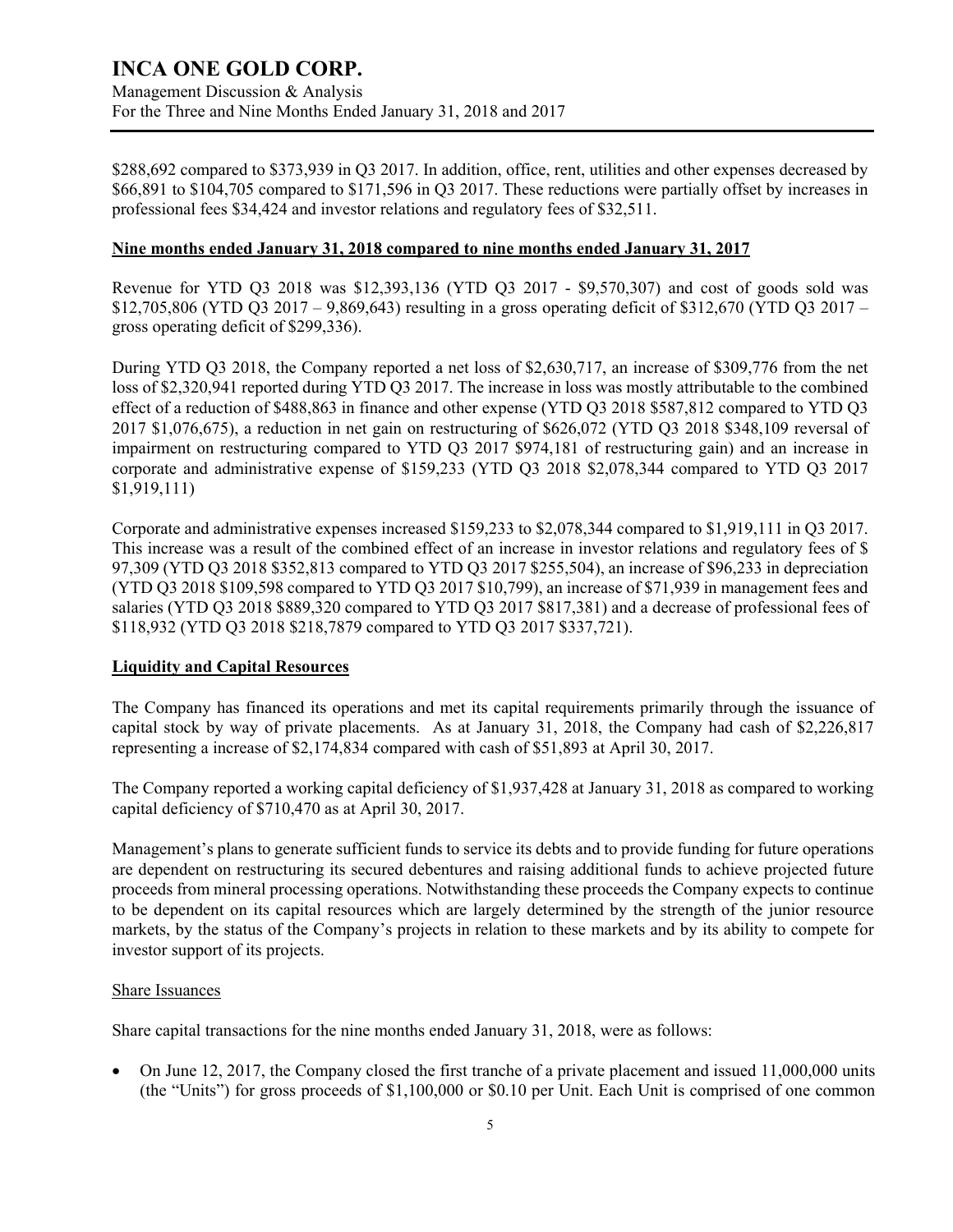share and one-half of one transferable common share purchase warrant.

- On July 7, 2017, the Company closed the second tranche of a private placement and issued 1,968,000 Units for gross proceeds of \$196,800 or \$0.10 per Unit. Each Unit is comprised of one common share and onehalf of one transferable common share purchase warrant.
- On August 15, 2017 the Company closed the third and final tranche of a private placement and issued 9,055,000 Units for gross proceeds of \$905,500 or \$0.10 per Unit. Each Unit is comprised of one common share and one-half of one transferable common share purchase warrant.
- On January 30, 2018 the Company closed a private placement and issued 46,000,000 Units for gross proceeds of \$2,300,000 or \$0.05 per Unit. Each Unit is comprised of one common share and one transferable common share purchase warrant.

### **Summary of Outstanding Share Data**

As at the date of this MD&A, the Company had 127,339,401 common shares issued outstanding and 10,301,928 share purchase options and 94,755,142 warrants outstanding (with exercise prices ranging between \$0.15 and \$1.26 per share). The fully diluted shares outstanding at the date of this MD&A is 232,396,471.

### **Transactions with Related Parties**

### **(a) Related Party Transactions**

The Company's related parties consist of the Company's directors, officers, former officers and companies associated with these individuals including the following:

- A company owned by Edward Kelly, the Company's CEO (also a director).
- A company controlled by Oliver Foeste, the Company's former CFO.
- A company owned by both George Moen, the Company's former Chief Operating Officer and Mark Wright, the Company`s VP Operations & New Projects.
- A company owned by Mark Wright, the Company`s VP Operations & New Projects.

The following expenditures were charged by related parties during the three and nine months ended January 31, 2018 and 2017: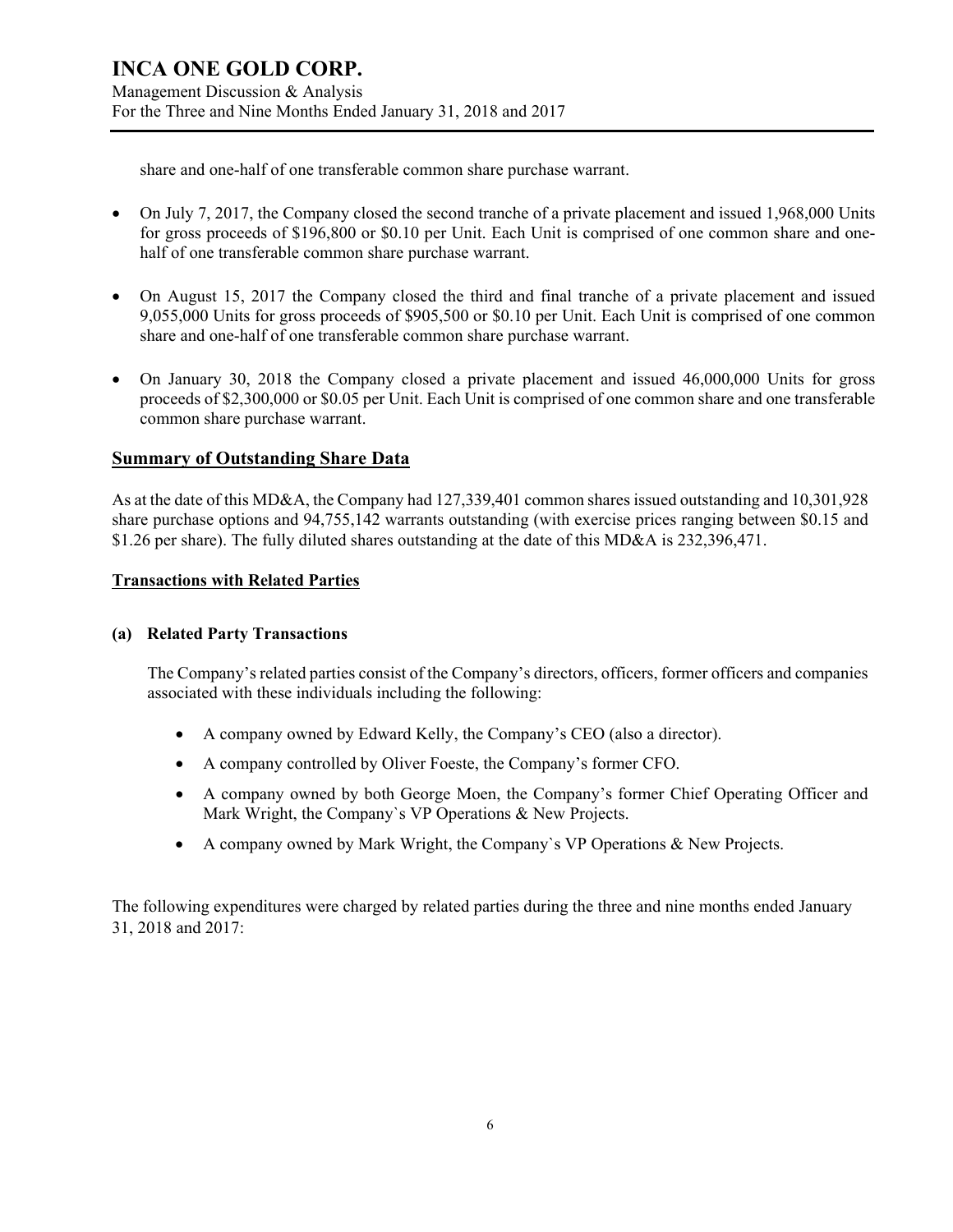|                                | Three months<br>ended January 31, |         | Nine months<br>ended January 31, |           |
|--------------------------------|-----------------------------------|---------|----------------------------------|-----------|
|                                | 2018                              | 2017    | 2018                             | 2017      |
|                                |                                   |         |                                  |           |
| Professional fees              |                                   | 13,925  | 26,504                           | 77,551    |
| Consulting and management fees | 60,000                            | 112,500 | 137,969                          | 342,500   |
| Restructuring fees             |                                   | 35,000  |                                  | 535,000   |
| Director fees                  | 11,080                            | 5,034   | 26,772                           | 8,050     |
| Share-based payments           | 27,692                            |         | 46,153                           | 463,369   |
| Finance costs                  |                                   |         |                                  | 40,544    |
| Office Rent                    |                                   | 11,813  | 18,813                           | 34,313    |
|                                | 98,772                            | 178,272 | 356,211                          | 1,501,327 |

Professional fees were paid to a company controlled by the former CFO. Consulting and management fees were paid to companies controlled by the CEO, former CFO and VP Operations & New Projects. Finance costs on interest bearing debt instruments were paid or accrued to companies controlled by the CEO and to a company controlled by a director. Office rent was paid or accrued to a company controlled by the former CFO.

### **(b) Compensation of Key Management Personnel**

The Company's key management personnel has authority and responsibility for planning, directing and controlling the activities of the Company and includes the Directors, CEO, CFO, former CFO, former COO and VP Operations & New Projects. Compensation in respect of services provided by key management consists of consulting and management fees paid to companies controlled by the CEO, former CFO, former COO and VP Operations & New Projects, accounting fees paid to companies controlled by a director or company controlled by the former CFO, and by the issue of options. The compensation for key management personnel paid as management, accounting and former CFO fees was for the three and nine months ended January 31, 2018 \$116,332 and \$342,590 respectively (January 31, 2017 – \$147,500 and \$1,340,949 respectively). There was no other compensation paid or payable to key management for employee services.

#### **(c) Related Party Balances**

All related party balances payable, including for business expenses reimbursements, interim advances to the Company, annual bonuses as approved by the board of directors, and for services rendered as at January 31, 2018 are non-interest bearing and payable on demand, and are comprised of \$3,447 (April 30, 2017 - \$90,564) payable to the President and a company controlled by the President, \$364 (April 30, 2017 - \$40,124) payable to the VP Operations & New Projects or a company controlled by the VP Operations & New Projects and \$35,389 receivable, net of \$39,611 (April 30, 2017 - \$15,939) payable to directors.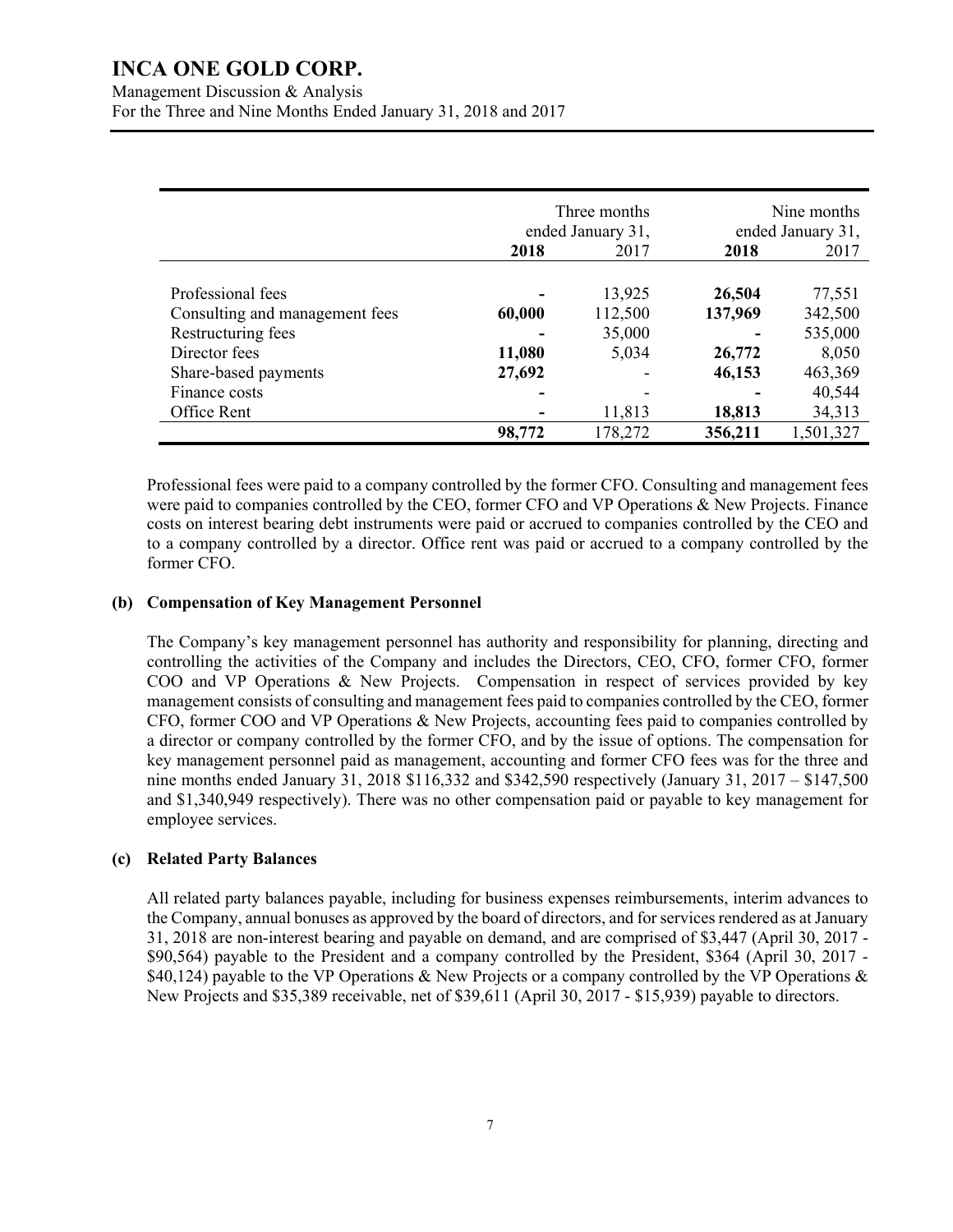### **Commitments**

In addition to the commitments in connection with the Company's financings (note 11), the Company has a three-year rent agreement for its corporate office in Lima, Peru, with a monthly payment of USD\$4,600 and termination date on July 31, 2018.

During the three and nine months ended January 31, 2018 the Company had a commitments through two purchase and sale contract to sell approximately 742 and 154 ounces respectively of gold dore to third parties, which would be settled at a future date in either cash or through the delivery of gold. At January 31, 2018, the fair value of amount owing under these contracts were \$1,467,887 and (April 30, 2017 - \$1,011,291) and is included in deferred revenue.

A summary of undiscounted liabilities and future operating commitments at January 31, 2018 are as follows:

|                                              |              | Within One | One to Five |
|----------------------------------------------|--------------|------------|-------------|
|                                              | <b>Total</b> | Year       | Years       |
| Maturity analysis of financial liabilities   | S            | S          |             |
| Accounts payable and accrued liabilities     | 2,194,142    | 2,194,142  |             |
| Promissory notes payable and mineral notes   | 147,516      | 147,516    |             |
| Mineral notes payable                        | 59,525       |            | 59,525      |
| Secured debentures                           | 2,731,290    | 2,731,290  |             |
|                                              | 5,132,473    | 5,072,948  | 59,525      |
| <b>Commitments</b>                           |              |            |             |
| Office lease rental                          | 22,619       | 22,619     |             |
| Gold sale contract deferred revenue          | 1,467,887    | 1,467,887  |             |
| Asset retirement and reclamation obligations | 571,694      |            | 571,694     |
|                                              | 2,062,200    | 1,490,506  | 571,694     |
|                                              | 7,194,673    | 6,563,454  | 631,219     |

### Contingent Debenture

As a result of the Restructuring and Debt Settlement, the Company issued a USD\$779,309 contingent debenture certificate (the "Contingent Debenture"), which only becomes payable on the date that the Company achieves two production milestones including (i) achieving 300 tonnes per day mineral processing capacity in Peru, and (ii) achieving three months of 200 tonnes per day average daily production. Upon re-instatement, the Contingent Debenture will have a 12% annual interest rate paid quarterly in arrears, twelve month term to maturity, certain early redemption features, and a general security agreement will be issued. If the performance milestones are not achieved before August 31, 2026, the Contingent Debenture will be cancelled. As at January 31, 2018 the value of the contingent debenture was \$nil.

### **Off-Balance Sheet Arrangements**

The Company has not entered into any off-balance sheet arrangements.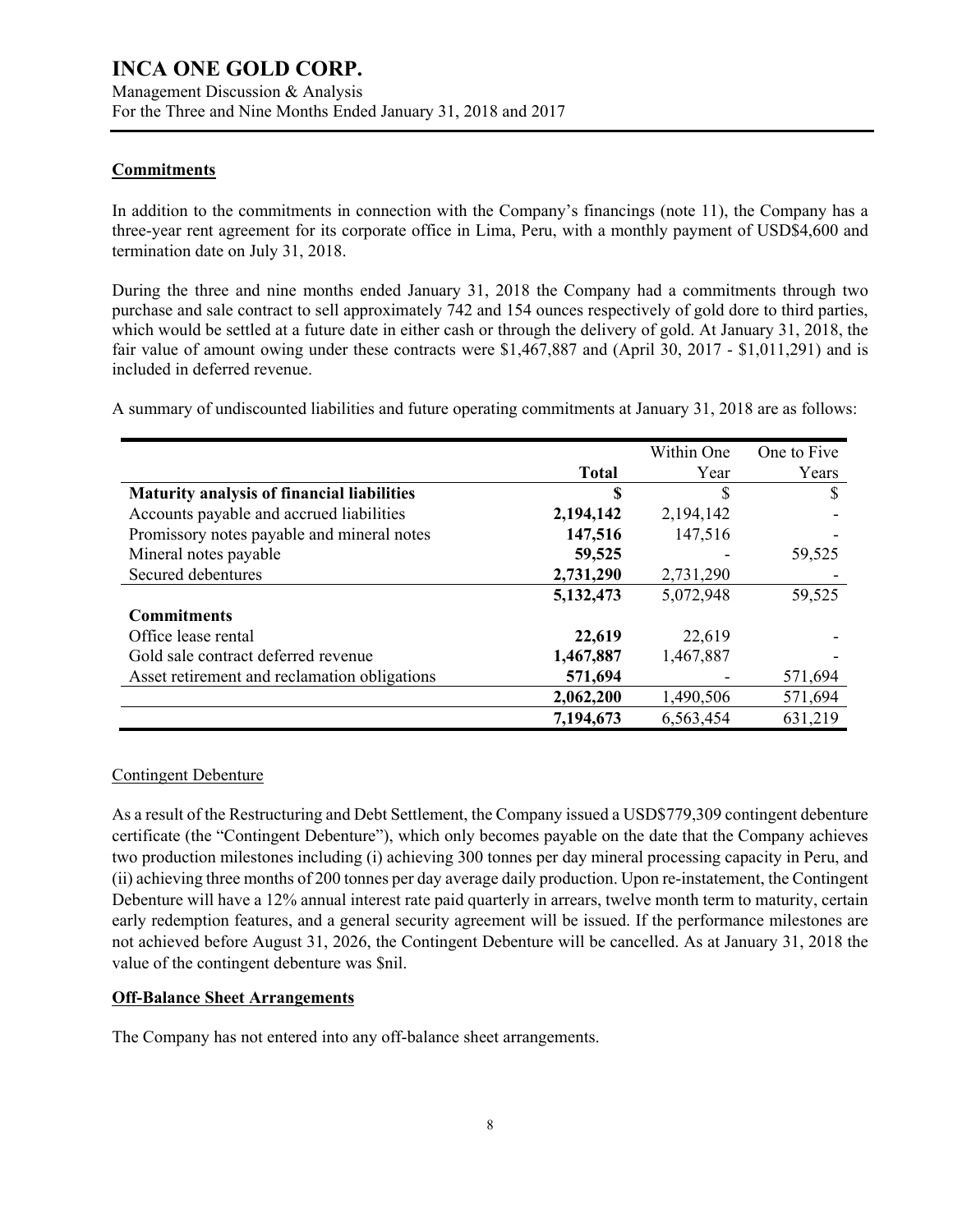Management Discussion & Analysis For the Three and Nine Months Ended January 31, 2018 and 2017

#### **Critical Accounting Policies and Estimates**

The preparation of the Company's consolidated financial statements in accordance with IAS 1, *Presentation of Financial Statements*, requires management to make certain critical accounting estimates and to exercise judgment that affect the accounting policies and the reported amounts of assets, liabilities and disclosure of contingent assets and liabilities at the date of the consolidated financial statements and reported amounts of revenues and expenses during the reporting period. Estimates and assumptions are continually evaluated based on historical experience and other factors, including expectations of future events that are believed to be reasonable under the circumstances. In the future, actual experience may differ from these estimates and assumptions. Revisions to accounting estimates are recognized in the period in which the estimates are revised and in any future periods affected. Uncertainty about these assumptions and estimates could result in outcomes that require a material adjustment to the carrying amounts of assets or liabilities in future periods.

Significant accounting judgments that Management has made in the process of applying accounting policies which it considers have had the most significant effect on the amounts recognized in the consolidated financial statements include, but are not limited to going concern, title to and economic recoverability and probability of future economic benefits of exploration and evaluation assets, date of commencement of commercial production, and determination of functional currency. Management considers the areas currently requiring a significant degree of estimation and assumption and which have a significant risk of resulting in a material adjustment to the carrying amount of assets and liabilities within the next financial year, to include, but not be limited to, the value attributed to share-based compensation, convertible debentures and debentures with warrants, marketable securities, asset retirement and reclamation obligation, and deferred taxes.

These accounting policies and estimates are further discussed in the Company's annual audited consolidated financial statements at April 30, 2017.

### **Risks and Uncertainties**

Mineral processing and natural resources exploration, development, and production involve a number of business risks, some of which are beyond the Company's control. These can be categorized as operational, financial and regulatory risks.

#### *Operational Risks:*

The Company continuously monitors and responds to changes in operational risks, such as those noted below, and seeks to adhere to all regulations governing its operations.

Mineral Supply: The Company may not be able to source sufficient mill feed to economically operate the Chala Plant. In particular the Company currently sources material exclusively from third party sources and faces a competitive marketplace for purchase of supply from Peruvian government-approved mineral sources. Consequently, the Company does not have control over the mineral grade, metallurgical recovery, nor quantities received, noting that the Company mitigates this risk by working with minimum cut-off purchase grades, providing fair terms to their customers, and sourcing material form established suppliers to ensure best efficiency and profitability of its plant operation.

Production Schedules: In relation to the mineral supply risks, no assurances can be provided that production schedules at the Chala Plant, and the related operating margins and cash flows, are achieved, noting that failure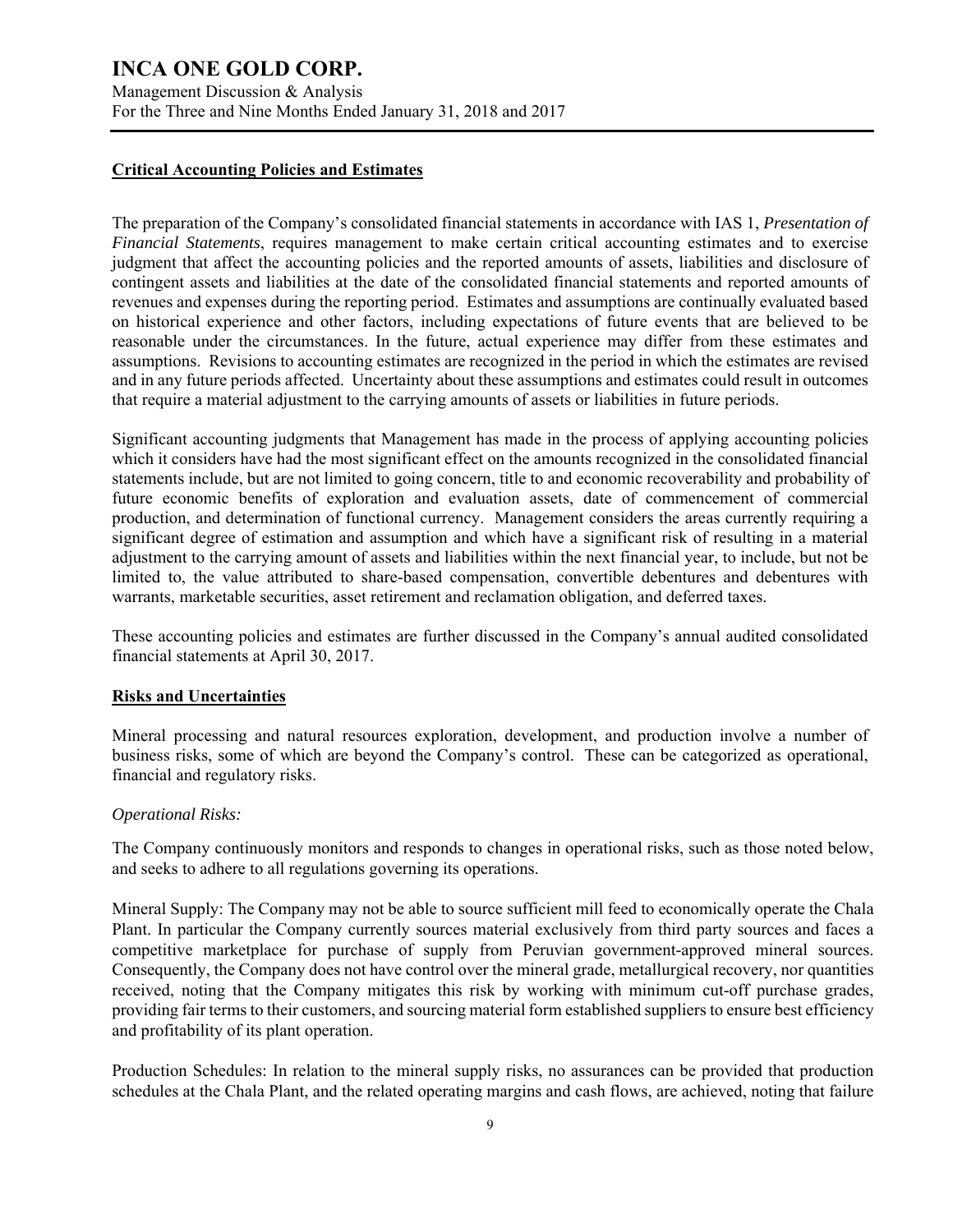Management Discussion & Analysis For the Three and Nine Months Ended January 31, 2018 and 2017

to meet these schedules can have an adverse impact on the Company's profitability, results of operations, cash flows, and overall financial conditions.

Qualified Staff: Due to the competitive marketplace, the Company may have difficulty in hiring and retaining skilled employees and contractors to source sufficient mineral feed, operate the Chala Plant effectively (noting the diversity of mill feed received), and effectively administer the Peruvian permitting, compliance, exportation, and regulatory functions.

Regulations, Permits, and Hazards: The Company must also manage changing governmental laws and regulations, and the Company cannot guarantee title to its properties and permits. The Company must also contend with environmental hazards (including discharge of pollutants or hazardous chemicals), as well as industrial accidents and occupational and health hazards, mechanical failures, the unavailability of materials and equipment, and lack of accessibility to required expertise.

Resource Properties: The Company may not be able to find and develop resource properties economically. In addition, the Company may have to deal with development and mining issues including pit slope failures, unusual or unexpected rock formations, poor or unexpected geological or metallurgical conditions, poor or inadequate ventilation, failure of mine communication systems, poor water conditions, interruptions to gas and electricity supplies, human error and adverse weather conditions.

Acquisitions: There is no assurance that the Company will acquire additional mineral properties and/or processing plants and any acquisitions may expose the Company to new risks, and the mining industry is intensely competitive for the acquisition of new properties and plants.

### *Financial risks:*

Financial risks include commodity prices, interest rates and fluctuating foreign exchange rates, all of which are beyond the Company's control. Additional financial risks are the Company's ability to raise capital to continue funding its operations.

### *Regulatory risks:*

Regulatory risks include the possible delays in getting regulatory approval to, and permits for, the transactions that the Board of Directors believe to be in the best interest of the Company, and include increased fees for filings, the introduction of ever more complex reporting requirements the cost of which the Company must meet in order to maintain its exchange listing.

### *Financial Instruments and Risk:*

For a description of the risks faced by the Company with respect to financial instruments, see the Company's condensed interim consolidated financial statements for the nine months ended January 31, 2018.